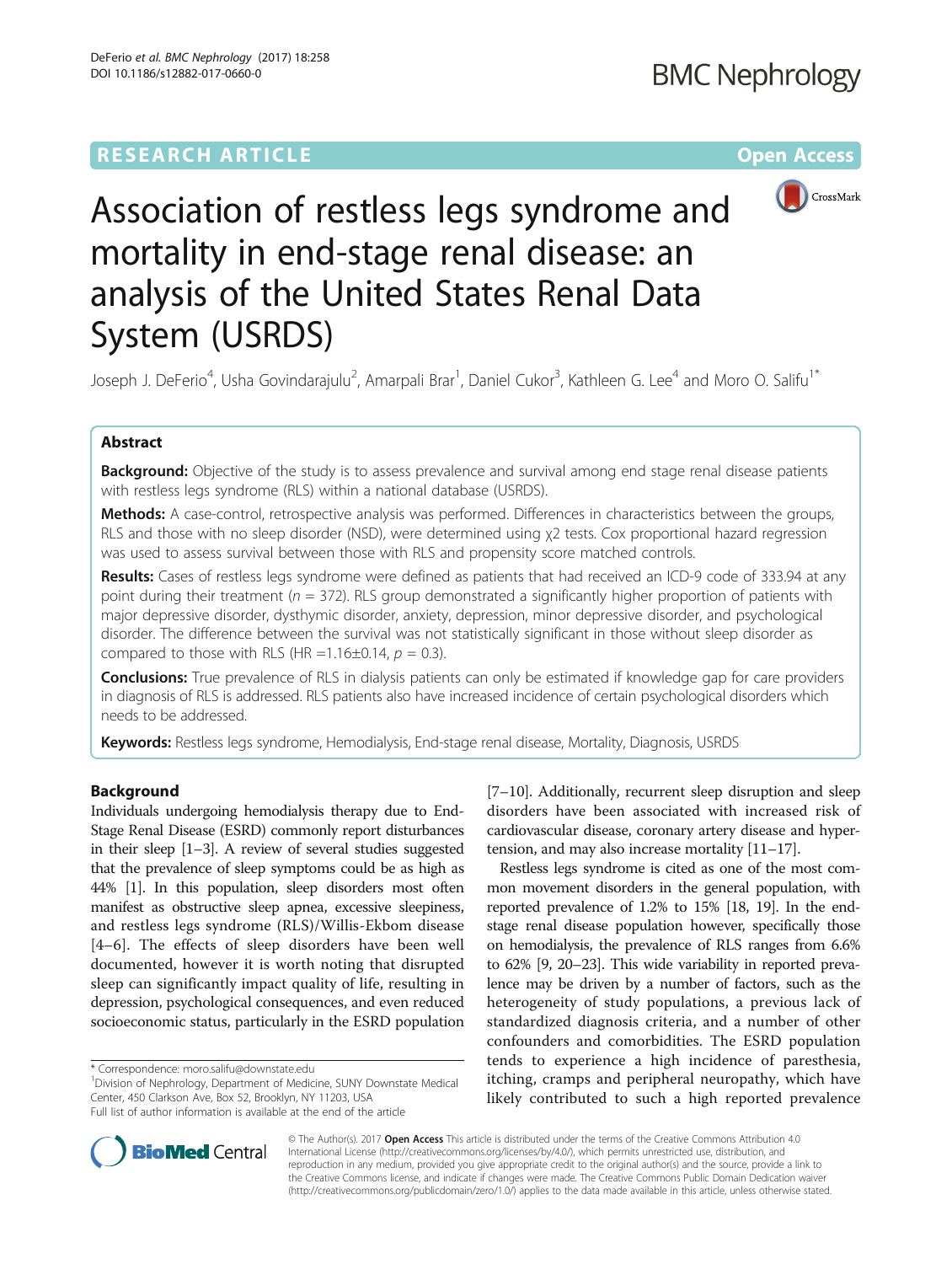[[24, 25](#page-7-0)]. To address the issues surrounding diagnosis of restless legs syndrome/Willis-Ekbom disease, the International Restless Legs Syndrome Study Group (IRLSSG) issued improved diagnostic criteria in 2012, after reaching an international and interdisciplinary consensus [[24](#page-7-0)].

Despite the improvements to diagnosis criteria, sleep disorders continue to be under-recognized by renal healthcare providers [\[26\]](#page-7-0). Given the implications of frequent sleep disruption due to sleep disorders, specifically RLS, and the overall inconsistent estimates of prevalence in the ESRD population, we conducted a case-control analysis of the United States Renal Data System (USRDS). Our aim was to clarify RLS diagnosis using International Classification of Diseases, Ninth Revision, Clinical Modification (ICD-9- CM) codes, evaluating significant comorbidities, and mortality rates among ESRD patients with and without RLS, with emphasis on those undergoing hemodialysis therapy.

#### Methods

De-identified USRDS Standard Analysis Files were used as the source of data in this analysis. Upon data retrieval, there were 2,138,876 patients in the database, however only 1,456,114 patients had a completed medical evidence report on file, with 62.8% of those on hemodialysis therapy. For the study population, however, we only considered ESRD patients greater than 18 years of age, who had initiated hemodialysis therapy between January 1, 2006 and December 31, 2008, and had a post-initiation survival of ≥3 months (*n* = 279,956). This survival criterion was introduced in order to reduce the odds that mortality was due to other acute causes. Patient survival was calculated as the time (in months) from dialysis initiation until transplant, death, or end of study data. Additionally, patients that had been diagnosed with Parkinson's disease or secondary parkinsonism were excluded to reduce the likelihood of misdiagnosis of RLS due to pre-existing movement disorders [\[27\]](#page-7-0). The comorbidities of interest were identified using ICD-9-CM codes (Additional file [1](#page-6-0): Table S1). Therefore, cases of restless legs syndrome were defined as patients that had received an ICD-9-CM code of 333.94 at any point during their treatment ( $n = 372$ ), based on the 2012 classification. As a basis for comparison, patients were only considered for selection as a control if they had never been diagnosed with any sleep disorders (NSD) during the study period. After matching, the total number of cases and controls included in the survival analysis was 1092 (RLS,  $n = 273$ ; NSD,  $n = 819$ ). The analysis was approved by the SUNY Downstate Medical Center Institutional Review Board and the USRDS via data use agreements.

#### Statistical analysis

Differences in characteristics between the groups (RLS, NSD) were determined using  $\chi$ 2 tests for associations of categorical variables  $(\%)$ , and two-sided two-sample ttests for differences in means (±SD). We then performed propensity score matching between RLS cases and controls by deriving the propensity score from logistic regression based on all variables in Table [1,](#page-2-0) and conducted greedy matching through a SAS macro for this purpose [[28, 29](#page-7-0)]. Matching was done in a one-to-one stepwise manner, according to propensity score, where the best match was chosen first, followed by the next best until no further matches could be made. The result was a 1:3, cases to controls, matched population. Propensity scores were used as a means to control for any bias due to heterogeneity and imbalance.

To assess survival, we initially produced an unadjusted Kaplan-Meier (KM) survival plot between the cases and controls using time to death, and employed right censoring. Between-group differences were tested by the log-rank test. We then ran an adjusted analysis with Cox proportional hazard regression, with adjustment for incidence age, sex, race, ethnicity, vascular access type, body mass index, serum albumin level, coronary artery disease, congestive heart failure, cerebrovascular disease, peripheral vascular disease, hypertension, diabetes, cancer, major depressive disorder, dysthymic disorder, anxiety, tobacco dependence, and restless legs syndrome. From this, we derived an adjusted survival plot. The survival analysis model was based on significant variables found in the univariable analyses (major depression, anxiety, incidence age, race, ethnicity, etc.) and several factors relevant to and associated with mortality (cardiovascular disease [\[30, 31](#page-7-0)], diabetes [[32](#page-7-0)], cancer, BMI, etc).

### Results

Characteristics of the study population are described in Table [1](#page-2-0). Of the 279,956 patients examined, there was a mean incidence age of  $62 \pm 15.4$  years. Within this cohort, 64.4% were White, 29.9% Black, 3.3% Asian, 1.1% Native American, and approximately 1.3% other or unknown races. Most patients were non-Hispanic/Latino (85.7%), and over half were male (56.3%). As previously described, individuals with ESRD often suffer from a multitude of metabolic, cardiovascular, and psychological comorbidities. We found a prevalence of diabetes (52.8%), coronary artery disease (21.1%), congestive heart failure (32.2%) and hypertension (84.9%). Psychological disorders were less common, with the greatest proportion having been diagnosed with anxiety (0.6%) and depression (0.7%). Prevalence of RLS was also estimated in this cohort. Three hundred and seventytwo documented cases of diagnosed restless legs syndrome were found which represents 0.1% of the study population.

#### Between-group characteristics

Our primary goal, however, was to examine the differences between RLS cases ( $n = 372$ ) and non-sleep disorder (NSD)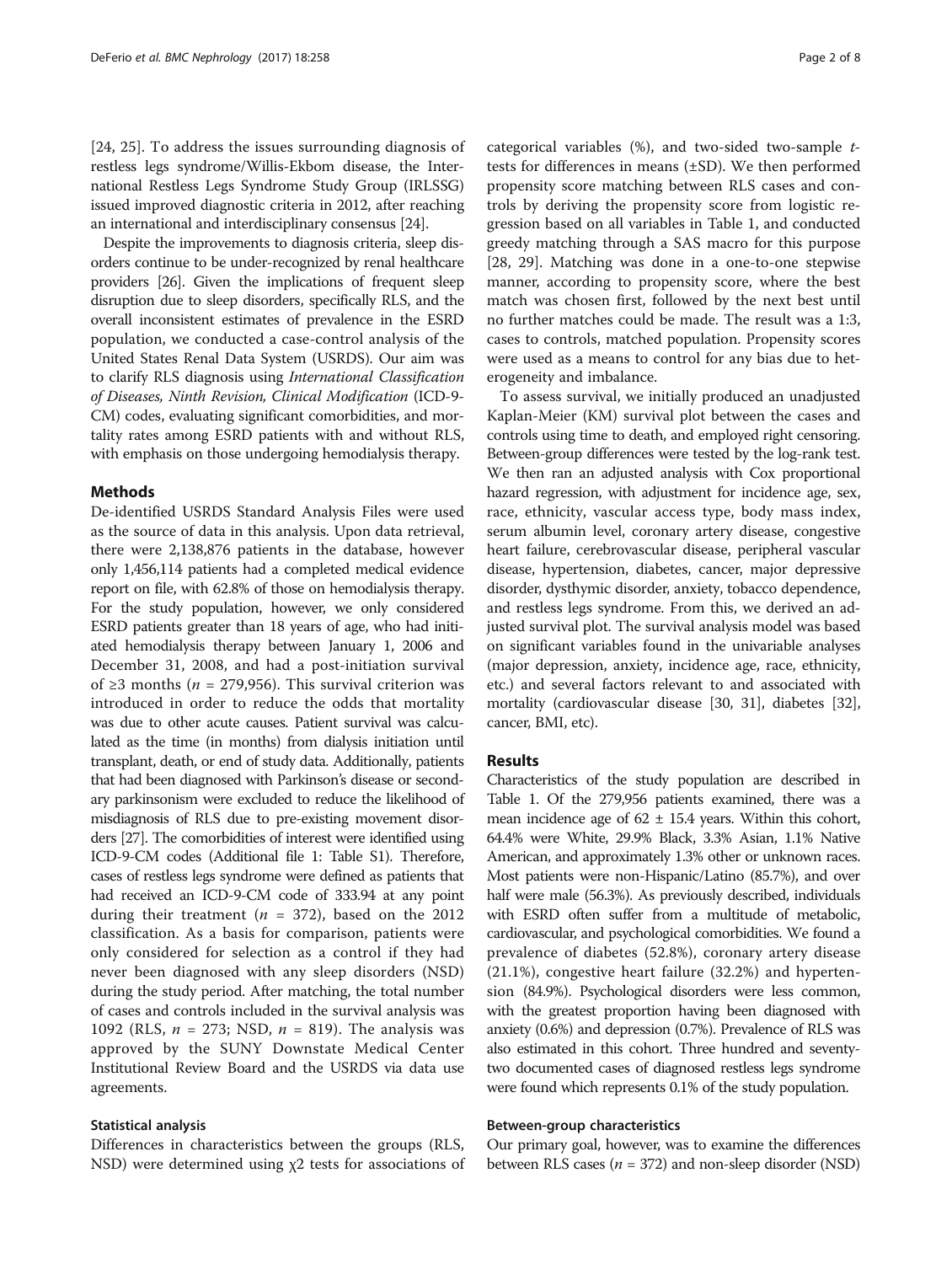<span id="page-2-0"></span>Table 1 Characteristics of study population and between-group comparison; USRDS 2006-2008

| Variable                                          | Total $n = 279,956$ | RLS $n = 372$     | NSD $n = 279,584$ | $\,P$   |
|---------------------------------------------------|---------------------|-------------------|-------------------|---------|
| Incidence age, years                              | $62.05 \pm 15.39$   | $64.22 \pm 15.64$ | $62.04 \pm 15.39$ | 0.007   |
| Gender                                            |                     |                   |                   | 0.2     |
| Female                                            | 43.72 (122,400)     | 47.3 (176)        | 43.7 (122,224)    |         |
| Male                                              | 56.28 (157,556)     | 52.7 (196)        | 56.3 (157,360)    |         |
| Race                                              |                     |                   |                   | < .0001 |
| White                                             | 64.38 (180,239)     | 86.29 (321)       | 64.35 (179,918)   |         |
| Black                                             | 29.93 (83,782)      | 11.56 (43)        | 29.95 (83,739)    |         |
| Asian                                             | 3.32 (9282)         | 1.34(5)           | 3.32 (9277)       |         |
| Native American                                   | 1.08 (3026)         | 0.27(1)           | 1.08 (3025)       |         |
| Other/Unknown                                     | 1.3 (3627)          | 0.54(2)           | 1.3(3625)         |         |
| Ethnicity                                         |                     |                   |                   | 0.002   |
| Non-Hispanic/Latino                               | 85.68 (239,880)     | 91.4 (340)        | 85.68 (239,540)   |         |
| Hispanic/Latino                                   | 14.32 (40,076)      | 8.6(32)           | 14.32 (40,044)    |         |
| Vascular access type                              |                     |                   |                   | 0.0002  |
| AV Fistula                                        | 14.61 (40,902)      | 23.12 (86)        | 14.6 (40,816)     |         |
| Graft                                             | 3.95 (11,058)       | 4.3(16)           | 3.95 (11,042)     |         |
| Catheter                                          | 80.28 (224,739)     | 71.77 (267)       | 80.29 (224,472)   |         |
| Other/Unknown                                     | 1.16(3257)          | 0.81(3)           | 1.16 (3254)       |         |
| Body mass index (kg/m <sup>2</sup> ) <sup>f</sup> | $28.74 \pm 7.71$    | $28.98 \pm 7.57$  | $28.74 \pm 7.71$  | 0.5     |
| Serum creatinine (mg/dl) <sup>f</sup>             | $6.58 \pm 3.46$     | $6.64 \pm 3.74$   | $6.58 \pm 3.46$   | 0.8     |
| Serum albumin (g/dl)f                             | $3.11 \pm 0.71$     | $3.32 \pm 0.64$   | $3.11\pm0.71$     | < .0001 |
| Anemia <sup>a</sup>                               | 8.37 (23,432)       | 11.83 (44)        | 8.37 (23,388)     | 0.02    |
| Cardiovascular                                    |                     |                   |                   |         |
| Coronary artery diseaseb                          | 21.09 (59,054)      | 17.2(64)          | 21.1 (58,990)     | 0.07    |
| Congestive heart failure                          | 32.18 (90,088)      | 26.34 (98)        | 32.19 (89,990)    | 0.02    |
| Cerebrovascular disease                           | 9.4 (26,329)        | 8.06 (30)         | 9.41 (26,299)     | 0.4     |
| Peripheral vascular disease                       | 14.04 (39,301)      | 10.22 (38)        | 14.04 (39,263)    | 0.03    |
| Hypertension                                      | 84.92 (237,737)     | 83.6 (311)        | 84.92 (237,426)   | 0.5     |
| Other                                             |                     |                   |                   |         |
| Diabetes                                          | 52.78 (147,771)     | 38.98 (145)       | 52.8 (147,626)    | < .0001 |
| Cancer                                            | 6.81 (19,065)       | 5.91 (22)         | 6.81 (19,043)     | 0.5     |
| Sleep disorders                                   |                     |                   |                   |         |
| Any sleep disorder                                | 0.13(372)           | 100.0 (372)       | 0(0)              | < .0001 |
| Restless legs syndrome                            | 0.13(372)           | 100.0 (372)       | 0(0)              | < .0001 |
| Obstructive sleep apnea                           | 0.01(17)            | 4.57(17)          | 0(0)              | < .0001 |
| Psychological disorders                           |                     |                   |                   |         |
| Major depressive disorder                         | 0.37(1030)          | 1.61(6)           | 0.37(1024)        | < .0001 |
| Dysthymic disorder                                | 0.26(727)           | 2.15(8)           | 0.26(719)         | < .0001 |
| Anxiety                                           | 0.6(1691)           | 4.03(15)          | 0.6(1676)         | < .0001 |
| Adjustment disorder                               | 0.03(81)            | 0.27(1)           | 0.03(80)          | 0.1     |
| Depression <sup>c</sup>                           | 0.65(1829)          | 4.03(15)          | 0.65(1814)        | < .0001 |
| Minor depressive disorder <sup>d</sup>            | 0.29(808)           | 2.42(9)           | 0.29(799)         | < .0001 |
| Psychological disorder <sup>e</sup>               | 1.24 (3459)         | 8.06 (30)         | 1.23 (3429)       | < .0001 |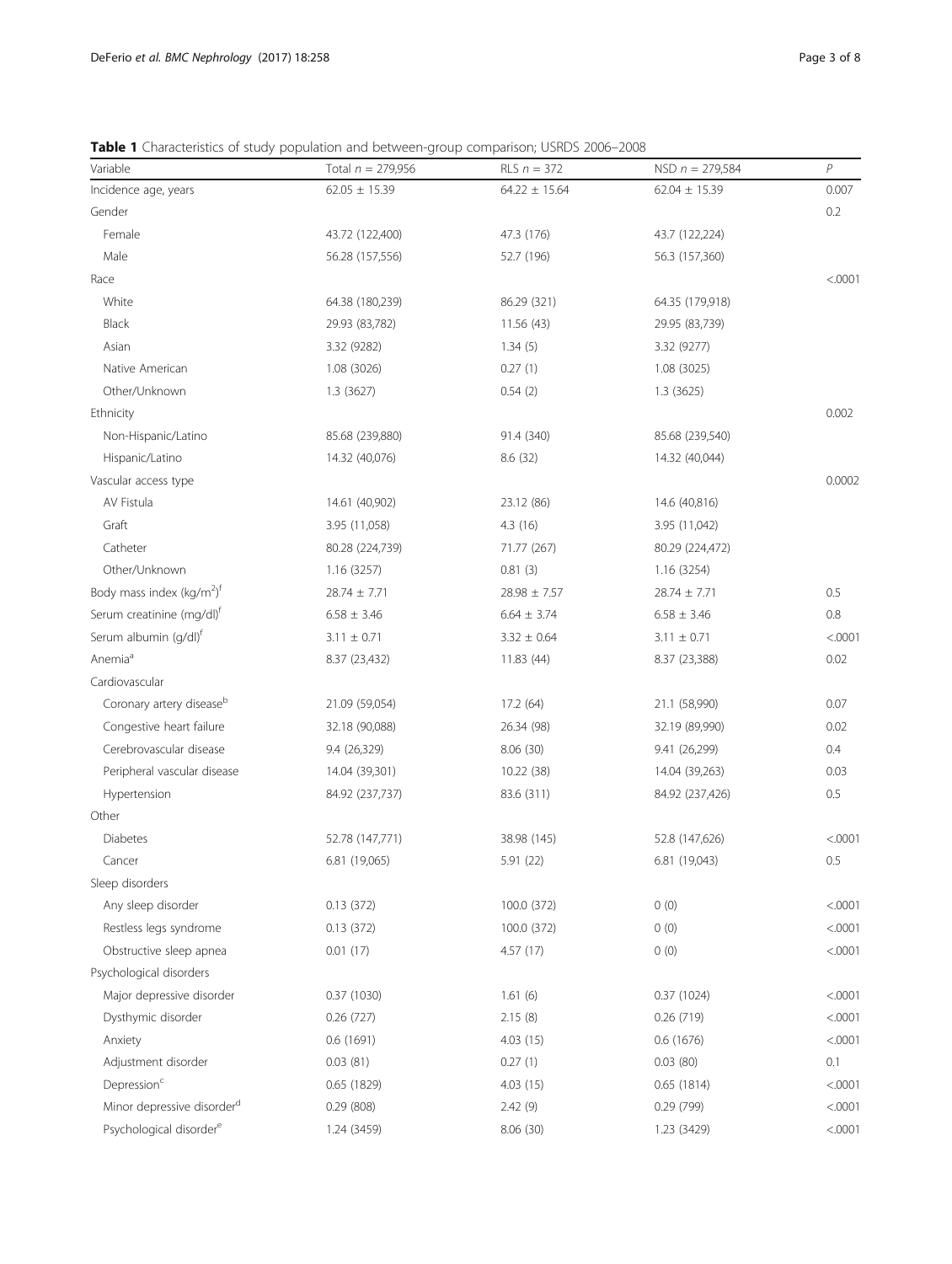Table 1 Characteristics of study population and between-group comparison; USRDS 2006-2008 (Continued)

| Tobacco dependence | 6.39 (17,887) | 8.87(33) | 6.39 (17,854) | 0.05 |
|--------------------|---------------|----------|---------------|------|
| Alcohol dependence | 1.57 (4384)   | 0.81(3)  | 1.57 (4381)   | 0.2  |
| Drug dependence    | 1.55 (4339)   | 1.08(4)  | 1.55(4335)    | 0.5  |

Age and clinical measures are mean ± SD. Categorical data are percentages (counts). No sleep disorder diagnosed (NSD)

 $^{\text{a}}$ Determined by ICD-9-CM codes 280.0–280.9, 285.0, 285.2, 285.8, 285.9<br>bAtherosclerosis, myocardial infarction (M), ischemic beart disease (IHC

<sup>b</sup>Atherosclerosis, myocardial infarction (MI), ischemic heart disease (IHD)

major depressive disorder, dysthymic disorder, adjustment disorder d Dysthymic disorder, adjustment disorder

e Depression, anxiety

f Missing data points

controls ( $n = 279,584$ ). Table [1](#page-2-0) also describes the betweengroup associations. When stratified by RLS status, significant differences in age and race were found. The cases and controls initiated dialysis therapy at an average of 64.22 ± 15.64 and 62.04 ± 15.39 years, respectively. There was also a larger proportion of Whites with RLS (86.3%) versus the control group (64.4%). Conversely, our data show only 11.6% of the RLS cases identified as Black/African-American, while this group accounted for nearly 30% of the controls. Serum albumin was statistically higher amongst the cases, while the NSD cohort demonstrated a higher proportion of patients with coronary artery disease, congestive heart failure, peripheral vascular disease and diabetes. Despite the relatively smaller number of patients with psychological conditions, the RLS group demonstrated a significantly higher proportion of patients with major depressive disorder, dysthymic disorder, anxiety, depression, minor depressive disorder, and psychological disorders.

#### Survival analysis

The Kaplan-Meier plot showed that survival in persons who have RLS was not different than those without RLS (Fig. [1a\)](#page-4-0). The difference between the survival plots was not statistically significant at  $p = 0.2$ . Using Cox proportional hazards regression (Fig. [1b\)](#page-4-0), the difference between the survival plots was not statistically significant with survival in those without sleep disorder as compared to those with RLS, HR =  $1.16 \pm 0.14$ ,  $p = 0.3$ (Table [2](#page-5-0)). In univariate analysis, age ( $p < .0001$ ), race  $(p = 0.01)$ , albumin  $(p = 0.0005)$ , congestive heart failure  $(p = 0.004)$ , hypertension  $(p = 0.003)$ , and cancer  $(p = 0.03)$ were associated with an increase in mortality. However, when these covariates were adjusted for in the Cox models, there was no increased mortality in patients with RLS (Fig. [1\)](#page-4-0).

#### **Discussion**

This study attempted to clarify the associations between RLS diagnosis, patient comorbidities, and mortality within the ESRD patient population, particularly those currently undergoing hemodialysis therapy. It is crucial to understand how sleep disorders like RLS may impact the health outcomes of this population. Results from our analyses reveal two interesting findings: 1) there are no significant differences in mortality between patients who are diagnosed with RLS and those with no sleep disorders, and 2) patients with RLS are more likely to have diagnoses of psychological conditions.

We found a significantly higher proportion of patients with RLS had major depressive disorder, dysthymic disorder, anxiety, depression or minor depressive disorder, as compared to those with no sleep disorder. This may have been related to changes in quality of life in those with RLS. Further, our results did not show increased mortality in patients with RLS as compared to those with no sleep disorders. These findings are similar to Stefanidis et al. who reported no difference in 3-year mortality in 579 hemodialysis patients with and without RLS [[33\]](#page-7-0) but are in contrast to other studies which have reported higher mortality in patients with RLS [[12](#page-7-0), [34](#page-7-0)]. ESRD studies claiming greater likelihood of mortality for patients with sleep disorders appear to contain relatively homogeneous populations in their analyses. Our study, however, leverages the USRDS which has collected data on ESRD patients undergoing dialysis from across the United States and boasts a very diverse population. In addition, we have used diagnostic codes to assess RLS prevalence and comorbidities, along with cause-of-death reports to determine survival status. The greater heterogeneity in our patient population most likely drives important differences in results between the studies.

In this study, we used ICD-9-CM codes to identify cases of RLS, defined as 1) an urge to move the legs usually but not always accompanied by unpleasant sensations in the legs; 2) the urge to move the legs and unpleasant sensations worsen during periods of rest or inactivity; 3) symptoms are relieved by movement; 4) the patient demonstrates a circadian pattern with peak symptoms occurring at night or during the evening; and 5) the symptoms are distinct from other medical and behavioral conditions. We found a lower prevalence of RLS in the ESRD population than what has been reported in previous studies [\[12, 35\]](#page-7-0). One study conducted in India on patients with chronic renal failure also found a very low prevalence (1.5%) [\[36](#page-7-0)], however another study conducted by the same group found RLS to be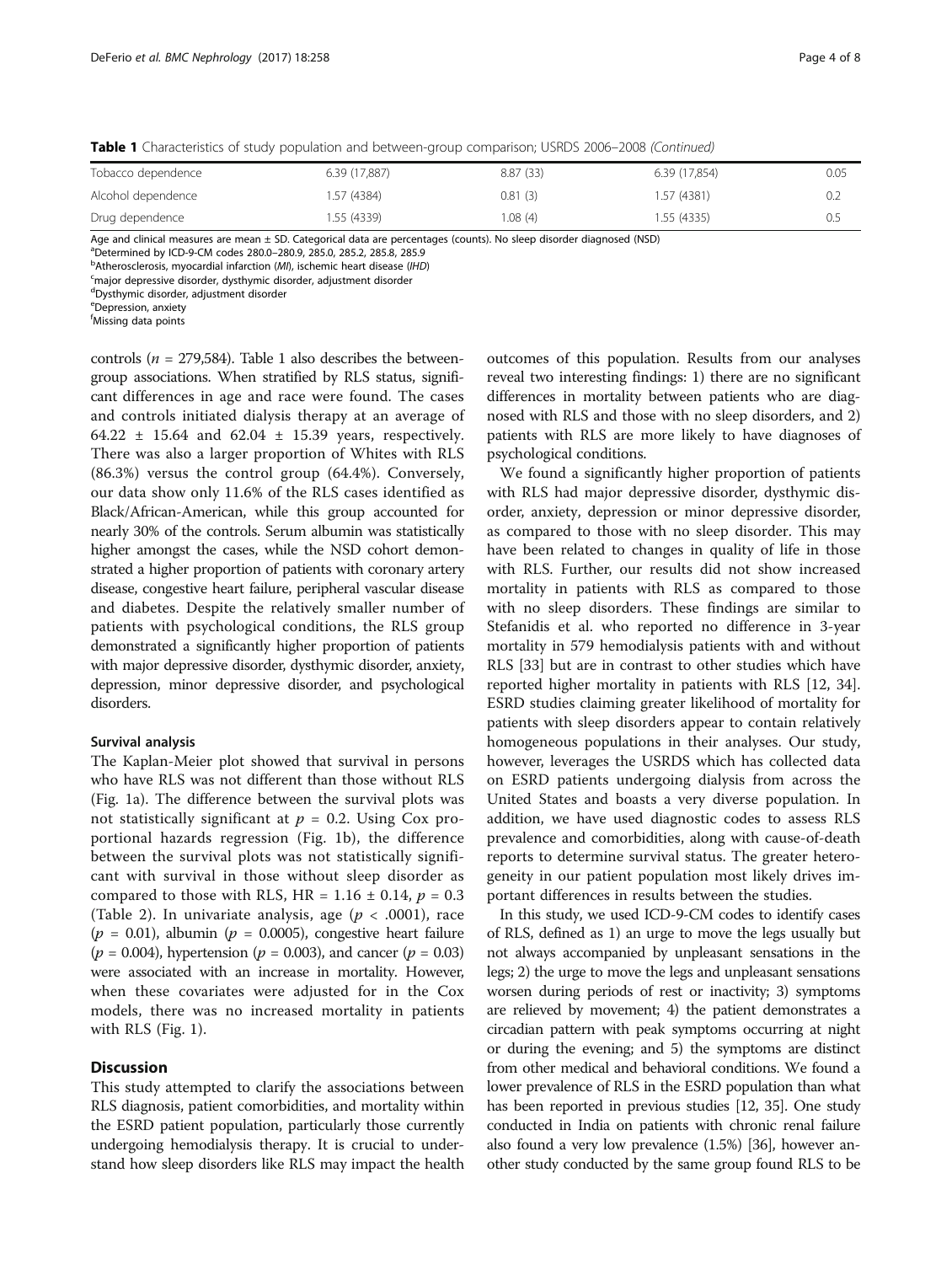<span id="page-4-0"></span>

prevalent in 6.6% of patients on hemodialysis [\[37\]](#page-7-0). Most previous studies did not use the most recent diagnostic criteria for RLS which could have resulted in improper diagnosis of RLS in those with legs cramps, peripheral neuropathy, positional discomfort, legs swelling, venous stasis, or arthritis. Another distinct difference is that previous studies have been mainly patient-based, conducted in small centers using survey data or diagnostic codes for restless legs

syndrome that were lacking [\[20](#page-7-0), [38](#page-7-0)]. Low reliability of questionnaires as a screening tool for RLS in a population of chronically dialyzed patients seems to be caused by the presence of other legs symptoms in these patients [\[39](#page-7-0)].

Lower prevalence of RLS using ICD-9-CM codes may also suggest a gap in knowledge [\[40](#page-7-0)] to recognize the disease or reduced priority in terms of documented comorbidities when reporting to Medicare/Medicaid. Kutner et al.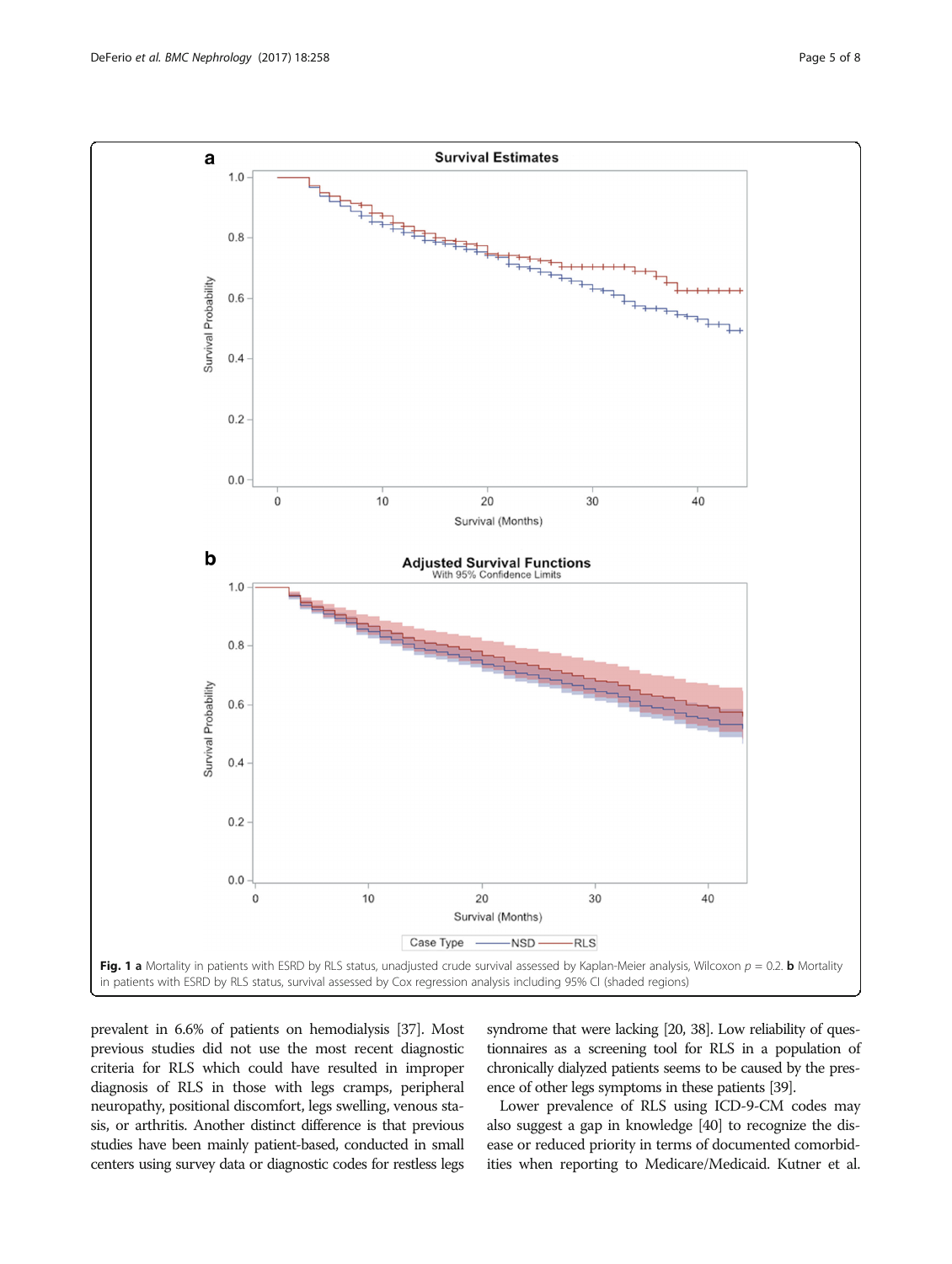<span id="page-5-0"></span>Table 2 Survival analysis - propensity matched population  $(n = 1092)$ 

| Variable                    | β        | SF    | <b>HR</b> | P       |
|-----------------------------|----------|-------|-----------|---------|
| Incidence age, years        | 0.03     | 0.005 | 1.03      | < .0001 |
| Female                      | $-0.02$  | 0.11  | 0.98      | 0.9     |
| Race                        | 0.22     | 0.09  | 1.25      | 0.01    |
| White                       | $-0.53$  | 0.72  | 0.59      | 0.5     |
| Black                       | $-0.82$  | 0.73  | 0.44      | 0.3     |
| Asian                       | $-1.15$  | 0.79  | 0.32      | 0.1     |
| Native American             | $-1.45$  | 1.02  | 0.23      | 0.15    |
| Ethnicity                   |          |       |           |         |
| Non-Hispanic/Latino         | 0.26     | 0.19  | 1.3       | 0.2     |
| Vascular access type        |          |       |           |         |
| AV Fistula                  | $-0.39$  | 0.42  | 0.68      | 0.4     |
| Graft                       | $-0.11$  | 0.46  | 0.89      | 0.8     |
| Catheter                    | $-0.07$  | 0.39  | 0.93      | 0.9     |
| Body mass index ( $kg/m2$ ) | $-0.006$ | 0.009 | 0.99      | 0.5     |
| Serum albumin (g/dl)        | $-0.27$  | 0.08  | 0.77      | 0.0005  |
| Cardiovascular              |          |       |           |         |
| Coronary artery disease     | 0.14     | 0.13  | 1.15      | 0.3     |
| Congestive heart failure    | 0.34     | 0.12  | 1.41      | 0.004   |
| Cerebrovascular disease     | 0.17     | 0.17  | 1.19      | 0.3     |
| Peripheral vascular disease | 0.24     | 0.15  | 1.27      | 0.1     |
| Hypertension                | $-0.43$  | 0.15  | 0.65      | 0.003   |
| Other                       |          |       |           |         |
| <b>Diabetes</b>             | 0.1      | 0.12  | 1.1       | 0.4     |
| Cancer                      | 0.39     | 0.18  | 1.48      | 0.03    |
| Psychological disorders     |          |       |           |         |
| Major depressive disorder   | 0.32     | 0.72  | 1.37      | 0.7     |
| Dysthymic disorder          | 0.63     | 0.59  | 1.88      | 0.4     |
| Anxiety                     | 0.46     | 0.46  | 1.57      | 0.3     |
| Tobacco dependence          | 0.14     | 0.22  | 1.16      | 0.5     |
| Case type                   |          |       |           |         |
| No sleep disorders (NSD)    | 0.15     | 0.14  | 1.16      | 0.3     |

found that RLS was considerably underdiagnosed among patients with kidney failure (0.9%) in the USRDS [[41](#page-7-0)]. Unless a patient is proactive or the symptoms are so severe as to be difficult to miss, it is likely that many more cases of RLS are going unrecognized in this population. In fact, the Restless Legs Syndrome Foundation was established to raise awareness of RLS, improve treatments, and through research, find a cure [\[42, 43\]](#page-7-0). Although it was formed in 1992, the foundation recognizes that RLS is a common condition which most people do not know about. To address this, the RLS Foundation has established a network of 11 (9 US; 2 Europe) certified Quality Care

Centers (QCC) that are staffed by specialists who provide expert care and tailored disease management of RLS. While there is a growing understanding that RLS is more common than previously believed, the QCC network was formed with the idea that as the number of participating hospitals increases, so too will the knowledge of RLS for both patients and physicians. Additionally, it is possible that physicians ascertain RLS to be a symptom of the overall condition of ESRD patients on hemodialysis, rather than a diagnosable condition, and thus fail to register it using ICD-9 coding [\[44\]](#page-7-0).

Raising awareness and identifying true cases of RLS has greater implications for the health status of ESRD patients on dialysis. Failure to identify and treat this seemingly common condition can add to the stress experienced by ESRD patients and potentially contribute to additional morbidity [\[41\]](#page-7-0). Despite a small case population in this study, the proportion of psychological conditions present in the RLS patient group reveals concerning consequences of sleep disorders. This phenomenon, compounded with potential comorbidities found in the population, indicates a need in the medical community to undertake more careful monitoring of mental health status. Of particular concern is that diagnoses of psychological conditions may be underreported or biased by self-reporting within the population, indicating a greater need for mental health surveillance [[45](#page-7-0)–[47](#page-7-0)]. Whether depression and/or anxiety are contributing to the development of RLS, and vice versa, remains to be determined. However, given the relative treatability of RLS–including iron replacement, drug treatments (dopamine agonists, alpha-2-delta calcium channel ligands, benzodiazepines, etc.), and non-drug therapies (massages, stretching, exercise, applying a cold compress, among others)–it is reasonable to assume that additional screening may improve the health status in this population.

#### Limitations

This study has several limitations. Principally, the structure of the USRDS dataset. It is limited by a lack of continuous validation of its methods, lack of complete comorbidity documentation at registration and throughout care, and lack of accuracy of cause-of-death reporting. Data is typically collected via the Centers for Medicare & Medicaid Services (CMS) 2728 form, which is a medical evidence report that is required for all newly diagnosed ESRD patients, regardless of Medicare status or treatment modality. The 2728 form provides critical information to aid caregivers and assure quality of care, however it is not as comprehensive as an electronic health record and is likely limited to the most important or relevant comorbid conditions. The form also describes patient comorbidities as having a current diagnosis or having had the diagnosis in the past ten years, making it difficult to draw strong conclusions about the impact of comorbidity on this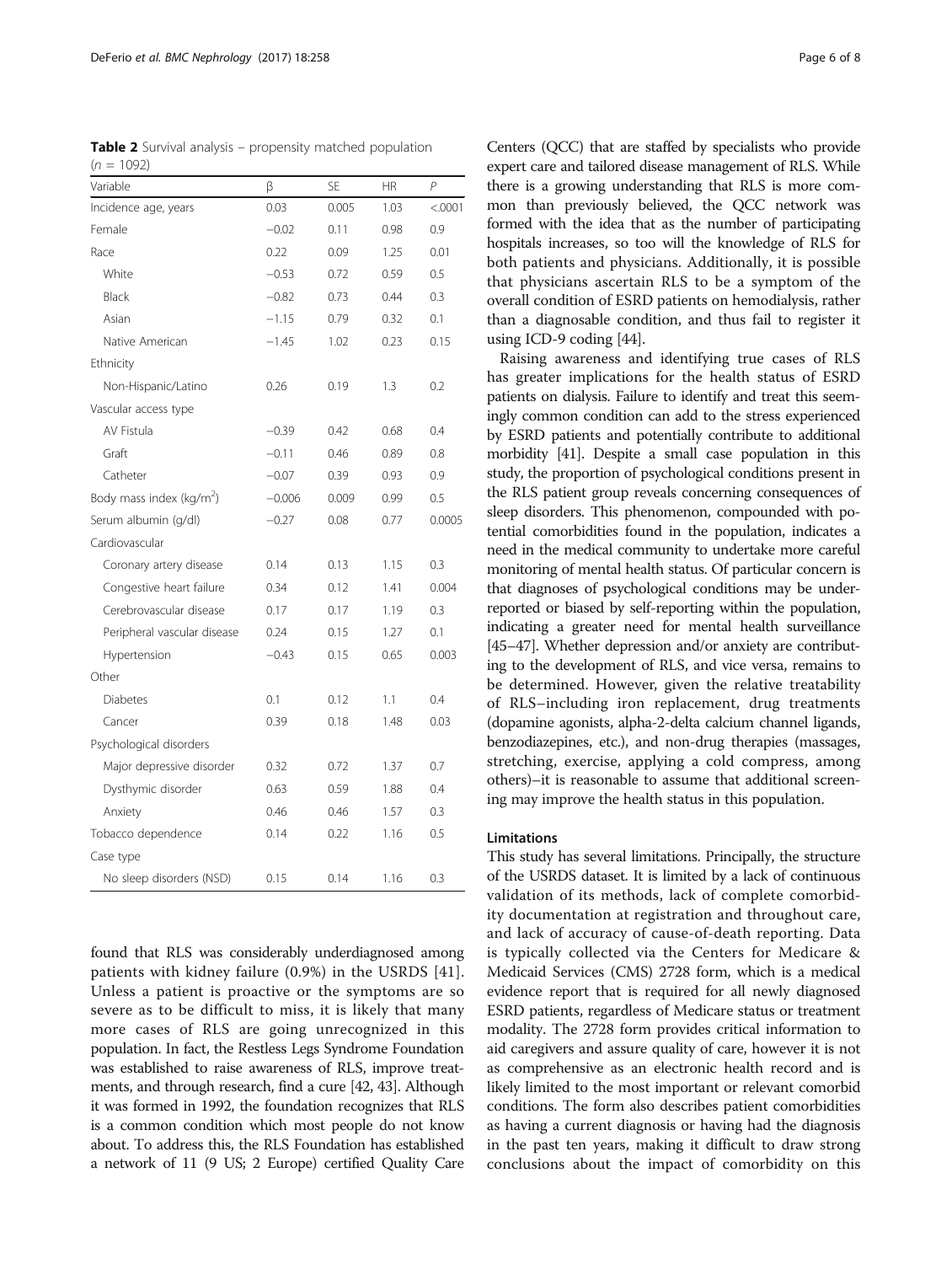<span id="page-6-0"></span>patient population. Data is also collected from hospital encounters, however the diagnosis codes are restricted to inpatient visits. This means that physician encounters during dialysis sessions and outpatient visits are not captured, thus restricting the scope of data. The method in which data is collected leaves several variables with missing or incomplete data, and also excludes potentially important co-variables such as parathyroid hormone (PTH) levels, dialysis adequacy, and treatment regimens of RLS.

Therefore, it is reasonable to assume that cases of RLS were missed and might be found in the control group. Similarly, the overall prevalence of anxiety and depression in the population are lower than expected. It has been well documented that ESRD patients on dialysis have a high incidence of depression and anxiety [[48](#page-7-0)–[52\]](#page-7-0), however this is not reflected in our dataset. We are unable to determine whether these conditions are typically under-reported by the nephrologists completing the medical evidence forms, by the attending physicians in the hospital, or if the patient population represented by our study do not suffer from mental health and/or sleep disorders at the same rate. Due to the de-identified nature of the USRDS dataset, we are unable to perform sensitivity/specificity analyses to confirm the presence or absence of comorbid conditions.

Finally, contrary to expectations, there was a lack of association between diabetes and mortality, as well as cardiovascular disease and mortality. Given these welldocumented associations in previous literature, it is possible that the results suffer from misclassification of exposure biases as we rely solely on inpatient diagnosis data and the 2728 form–of which the limitations have been described.

## Conclusion

This study examined the relationships between RLS diagnosis, comorbidities, and mortality in ESRD patients. Sleep disorders, like RLS, may impact health outcomes of this patient population, particularly those undergoing hemodialysis therapy. We used the USRDS database which has advantages given its size and almost complete inclusion of the ESRD population in the United States, but inherent limitations, such as completeness of data in the Medical Evidence Report at initiation of renal replacement therapy, have been well described.

We conclude that in a nationally representative sample, RLS diagnosis was not associated with mortality in hemodialysis patients. The high prevalence of other psychiatric diagnoses in patients with RLS calls for greater awareness in hemodialysis units but whether screening and management of these psychiatric diagnosis will improve quality of life will need to be tested in prospective studies.

## Additional file

[Additional file 1: Table S1.](dx.doi.org/10.1186/s12882-017-0660-0) Classification of sleep disorders and associated conditions. (DOCX 17 kb)

#### Abbreviations

ESRD: End stage renal disease; ICD-9-CM: International Classification of Diseases-Ninth Revision-Clinical Modification; IRLSSG: International Restless legs Syndrome Study Group; KM: Kaplan Meier; NSD: No sleep disorder; RLS: Restless Legs syndrome; USRDS: United States Renal Data System

#### Acknowledgements

The execution of the study could not have been achieved without the work of the United States Renal Data System in collecting health care data on U.S. patients diagnosed with end-stage renal disease.

#### Funding

Not applicable.

#### Availability of data and materials

Results from the study were drawn from the USRDS Standard Analysis Files, which can be obtained upon request at [usrds.org.](http://usrds.org) We cannot make the data available because it requires Data Use Agreements and IRB approval from an investigator's home institution.

#### Authors' contributions

JJD, AB, and MOS designed the study. JJD and UG conducted statistical analyses, with JJD generating the tables and UG creating the survival curve figures. KGL help to conceptualize and write the discussion and conclusion. DC contributed mental health consultation in the study design and results interpretation. MOS facilitated acquisition of the data set from the USRDS. All authors read and approved the final manuscript.

#### Ethics approval and consent to participate

Not applicable, this study did not involve human or animal data or tissue. Use of the data was approved by the SUNY Downstate Medical Center Institutional Review Board and the USRDS via data use agreements.

#### Consent for publication

Not applicable.

#### Competing interests

The authors declare that they have no competing interests.

#### Publisher's Note

Springer Nature remains neutral with regard to jurisdictional claims in published maps and institutional affiliations.

#### Author details

<sup>1</sup> Division of Nephrology, Department of Medicine, SUNY Downstate Medical Center, 450 Clarkson Ave, Box 52, Brooklyn, NY 11203, USA. <sup>2</sup>Department of Epidemiology and Biostatistics, School of Public Health, SUNY Downstate Medical Center, Brooklyn, NY, USA. <sup>3</sup>Department of Psychiatry and Behavioral Science, SUNY Downstate Medical Center, Brooklyn, NY, USA. <sup>4</sup>Department of Healthcare Policy and Research, Weill Cornell Medicine, Cornell University, New York, NY, USA.

#### Received: 20 December 2016 Accepted: 10 July 2017 Published online: 01 August 2017

#### References

- 1. Murtagh FE, Addington-Hall J, Higginson IJ. The prevalence of symptoms in end-stage renal disease: a systematic review. Adv Chronic Kidney Dis. 2007; 14(1):82–99.
- 2. Merlino G, Piani A, Dolso P, et al. Sleep disorders in patients with end-stage renal disease undergoing dialysis therapy. Nephrol Dial Transplant. 2006; 21(1):184–90.
- 3. Hanly P. Sleep disorders and end-stage renal disease. Curr Opin Pulm Med. 2008;14(6):543–50.